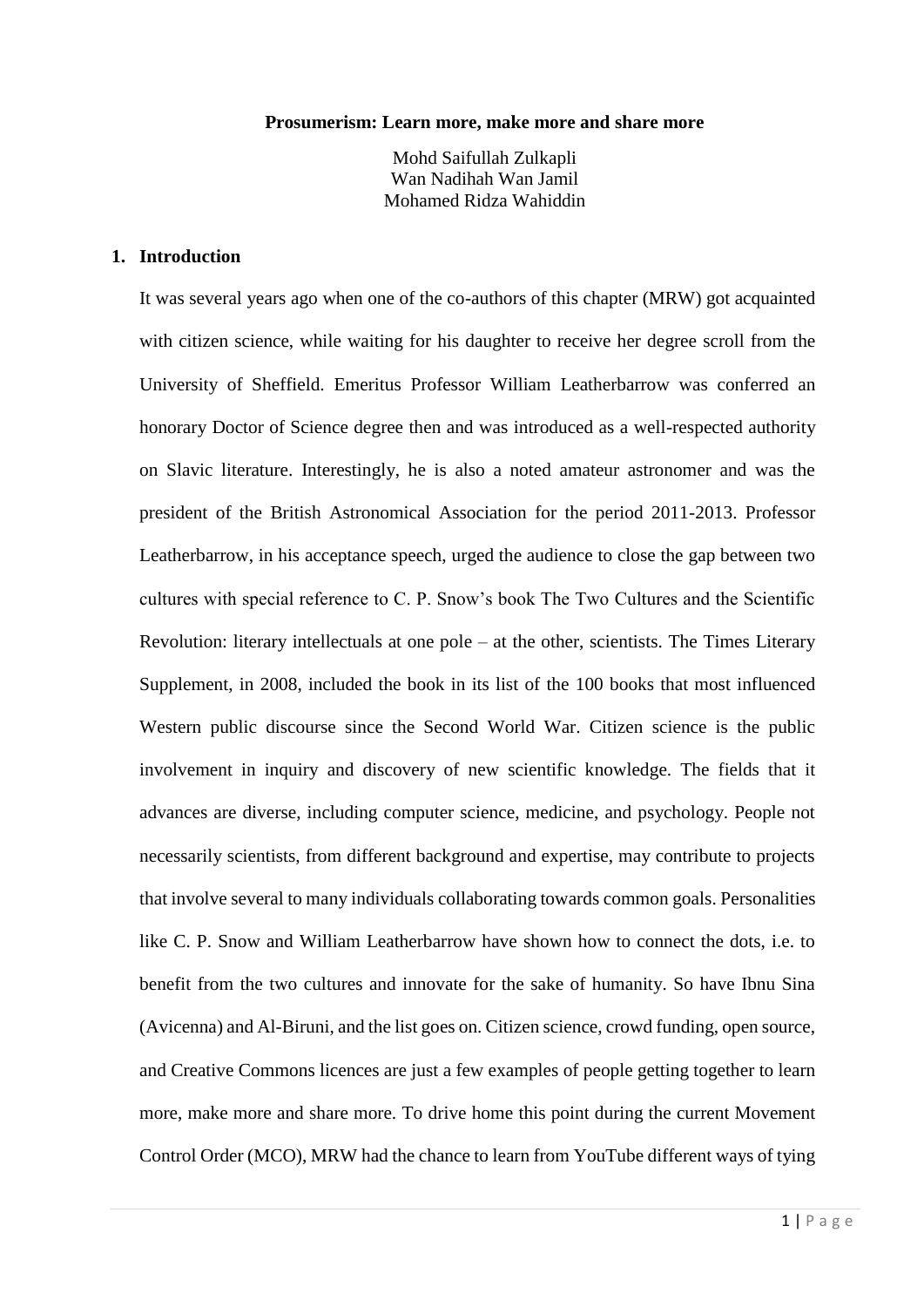necktie knots. In fact, anyone with a little motivation may make some money by writing articles on HubPages or posting videos on YouTube teaching others his or her skill. More importantly, consumers will be able to access freebies available on the Internet because of active peers learning more, making more, and sharing more. This has a knock-on effect of reducing the costs of products. The portmanteau 'prosumer' comes from the words: 'producer' and 'consumer'. It was first coined by Alvin Toffler in his 1980 book "The Third Wave" [1]. It is about empowering the ordinary consumers and has the potential to revolutionise the sharing economy by active participation of consumers. It also means consumers are also producers. Today, many of us are already prosumers because we benefit from the latest technologies. There is the case of the urban electricity 'prosumer', a consumer of electricity who also produces it and can sell it back to the grid, often through a rooftop solar photovoltaic system. For major cities in developing countries, these prosumers could be an essential ingredient in meeting the growing need for electricity.

#### **2. Academic Excellence and USIM Mission 2022**

According to Imam Al-Ghazali academic excellence is defined as the progressive attainment of Prophetic Virtues, Wisdom and God-Consciousness through the pursuit of meaning, certitude, and guidance [2]. Today, university students are not only expected to assimilate knowledge; but now there is a shift to operational criteria – what students are able to do, and their ability to apply knowledge. Therefore, prosumerism has been associated with the shift towards student-centred teaching and learning activities, with the emphasis on student engagement and the *co-production* of knowledge. Interestingly, this does not change the role of graduates as servants and vicegerents of Allah SWT. USIM Mission 2022 is to transform USIM into a high impact Glokal Islamic Science University in the year  $2022$  – refer to Figure 1. Its five strategic thrusts will provide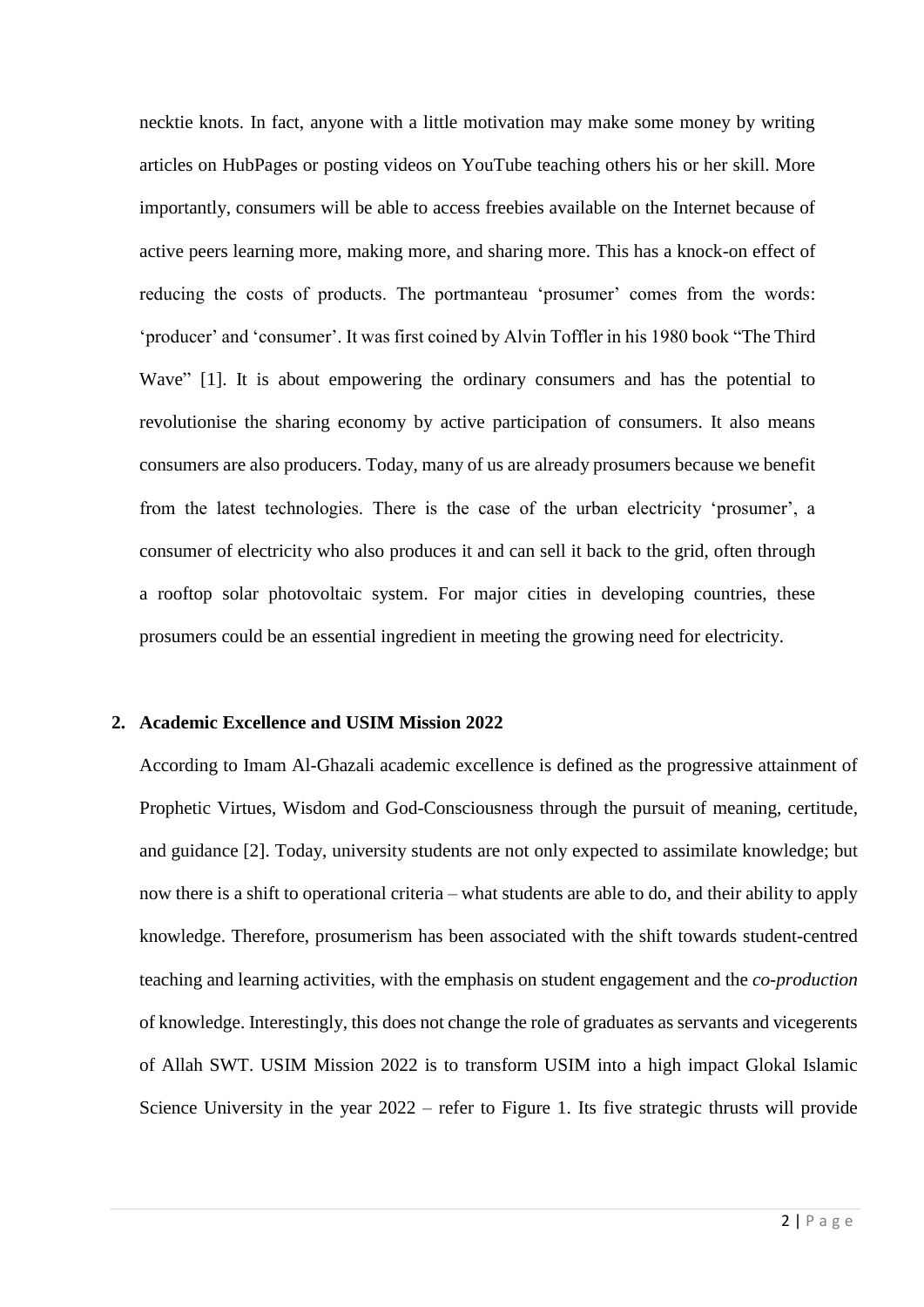students with a unique learning experience from the day they enrolled right through the first year after their graduation.



Figure 1: USIM Mission 2022

# **3. Malaysia Digital Transformation [3]**

Malaysia has recognised the importance of digital transformation from as far back as the 1990s, with the establishment of the National IT Council as well as the launch of initiatives such as the National IT Agenda and the Multimedia Super Corridor. Digital Malaysia is also very much aligned to Industry 4.0 which is a result of the rapid advancement in ICT. What is the impact of the Covid-19 pandemic on the pace of digital transformation? Are organisations, especially small and medium enterprises (SMEs), now more inclined to invest in automating and digitalising their operations, and are companies in general accelerating their digital transformation plans in the wake of the pandemic? Malaysia Digital Economy Corporation (MDEC) director of business digital adoption Muhundhan Kamarapullai says the pandemic has been a wake-up call. "Covid-19 has definitely altered the drive for digital transformation where, in order to sustain and survive,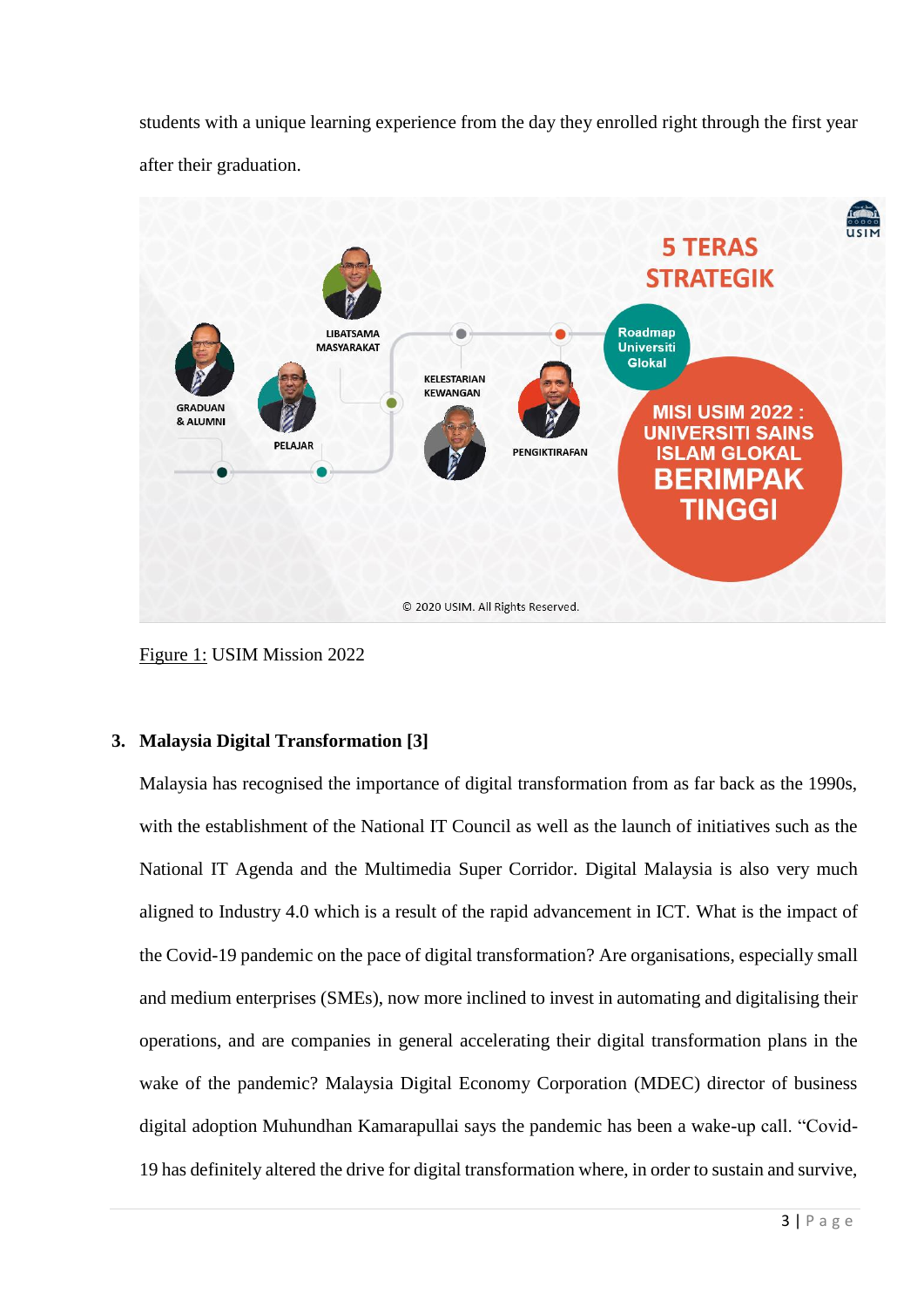businesses need to inject digital [technology] into their business operations." In digital skills development, initiatives such as MDEC's #mydigitalmaker aims to impart skills like coding, app development, 3D printing, robotics, embedded programming, and data analytics and expose students to careers related to digital technology. The goal is to transform Malaysian youths from digital consumers into digital producers. It is because of the availability of the world wide web and advances in ICT such as the internet of things, big data, deep learning and 3-D printers now is the right time for the realisation of the prediction by Alvin Toffler back in 1980 on the rise of prosumers.

#### **4. Eureka!**

Human beings are highly intelligent primates that have become the dominant species on Earth. We have been created by Allah SWT to solve problems as described in Surah al-Balad verse 4 the meaning of which "We have certainly created man into hardship". However, for every hardship there will be ease as Allah SWT mentioned in Surah As-Sharh verses 5 to 6: "For indeed, with hardship [will be] ease. Indeed, with hardship [will be] ease". Problems can easily be managed if humans are creative and innovative. A simple definition of creativity is connecting dots, making connections where none existed before. Innovation may be defined as taking creativity to the next level i.e. to implement the creative ideas. Examples of innovations are the typewriter by Christopher Sholes, the early computer by Charles Babbage in the early 19<sup>th</sup> century, the light bulb by Thomas Edison and the telephone by Alexander Graham Bell.

There are four types of innovations – see the Figure 2.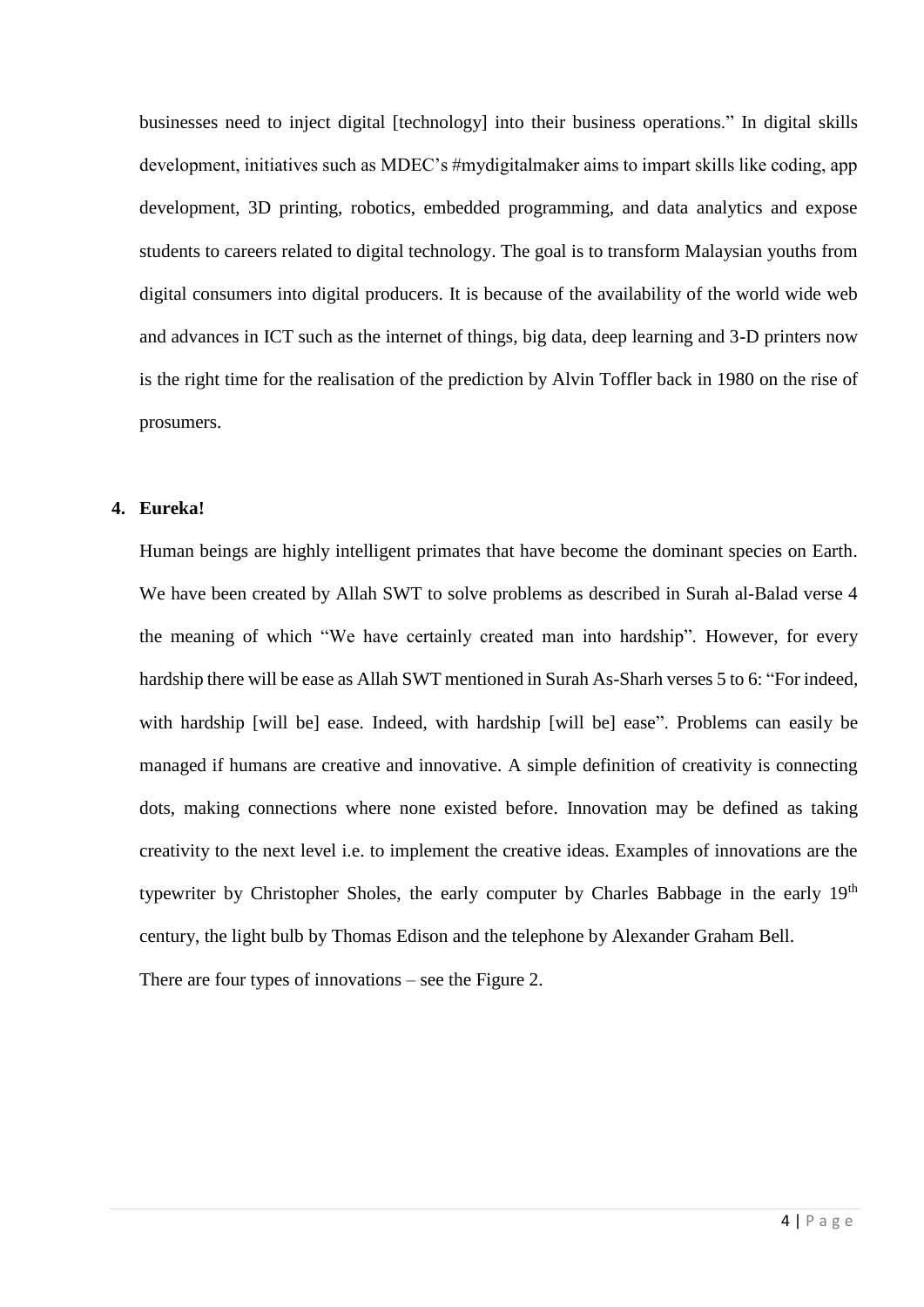

# **Types of Innovation**

(Altin Kadareja, http://www.innovationmanagement.se/2012/10/15/risks-ofincremental-differential-radical-and-breakthroughinnovation-projects/)

- 1. Incremental: incremental changes to existing outputs (improvisation)
- 2. Differential: new outputs for the same (existing) markets
- 3. Radical: new outputs for new markets
- 4. Breakthrough: new outputs that create new markets (revolutionary)

Figure 2: Types of innovation.

The following is an example to illustrate the types of innovation as shown in Figure 3.

# **Types of Innovation (Example)**



**Baseline - clear glass lenses** to correct short sightedness

- 1. Incremental: coloured glass lenses
- 2. Differential: coloured plastic lenses
- 3. Radical: contact lenses
- 4. Breakthrough: lensless solution (e.g. LASIK)

Figure 3: An example to illustrate the types of innovation.

How do we get that spark or Aha! Moment (or Eureka!) to trigger the innovation? The previous chapters have shared many tools and methods to reach that state. Two further tools to compliment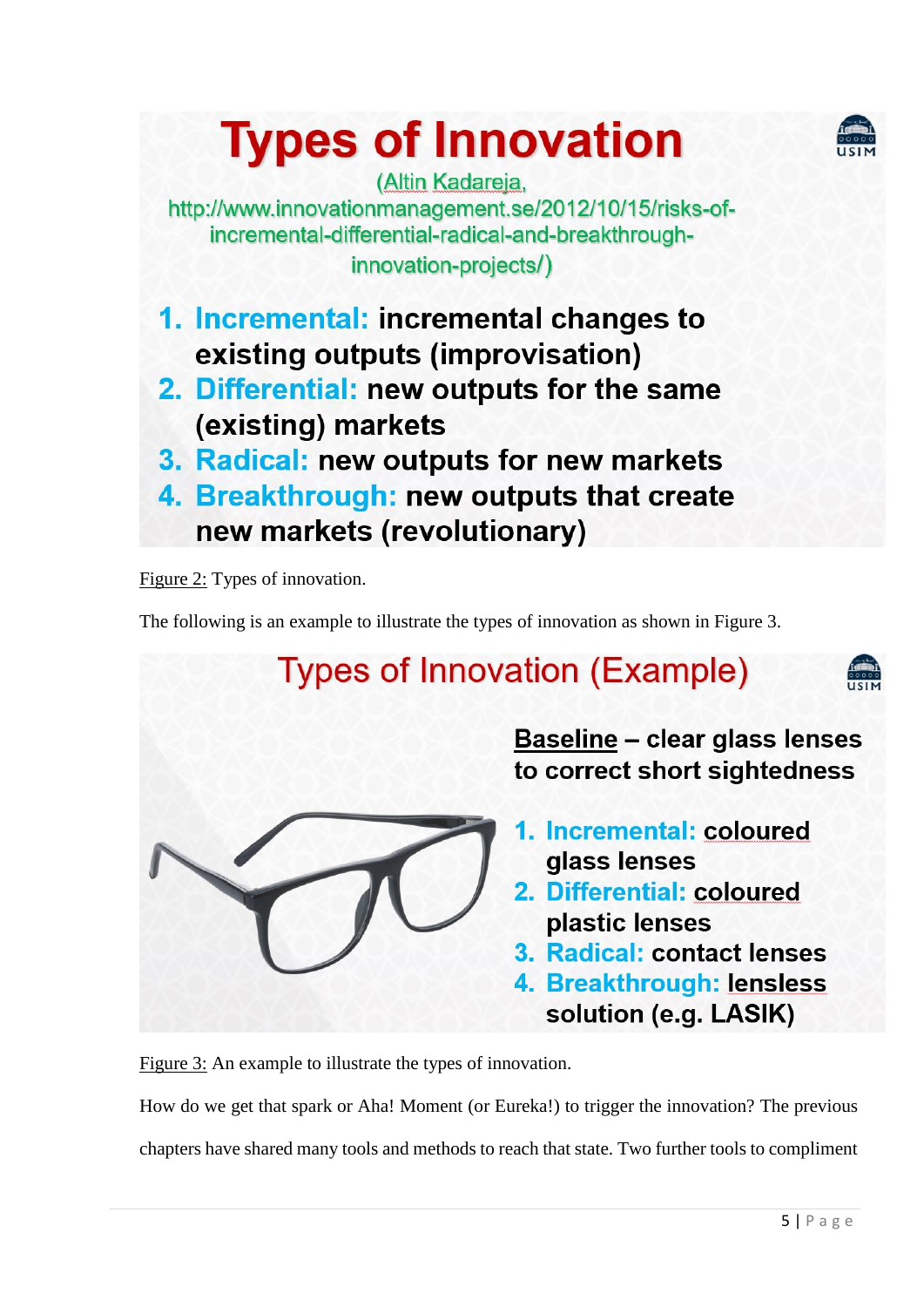those already discussed are Strategic Intuition and ASIT. The former is popularised by William Duggan, through his books "Napoleon's Glance" [4] and "The Art of What Works" [5]. Duggan states that *Eureka!* was a very important factor for the successful Napoleon Bonaparte military campaign where decisions were made by combining an analysis of experience and insight. The four elements of Strategic Intuition are examples from history, presence of mind (expect the unexpected), flash of insight (*Eureka!*) and the resolution to move forward and confront obstacles. TRIZ is the Russian acronym for the "Theory of Inventive Problem Solving" and developed by Genrich Altschuller, a Russian where he discovered that 90% of patents involved solutions close to the problems. Advanced Systematic Inventive Thinking (ASIT) by Dr Roni Horowitz on the other hand, has simplified TRIZ into five tools. The five tools are the multiplication tool (fish will make fish tasty), division tool (rocket multistage fuel combustion), breaking symmetry tool (car headlamp), removal/trimming tool (helicopter rotor) and unification tool (flow of grains in a curved pipe). Mostly, the solution is near the problem and one is encouraged to ask 'Is the problem also the solution?'.

#### **5. Prosumerism**

The portmanteau 'prosumer' comes from the words: 'producer' and 'consumer'. Prosumerism as described by Alvin Toffler developed through three waves. The first wave was an Era of Agrarian Economy thousands of years ago. People in this era produced products for their own daily consumption and land was the basis of life, politics, culture, family, and structure. The sources of power are human and animal muscle power, water, and wind while the important tools are winches, catapults, winepress, wedges, hoist, and levers. Three major innovations in this era are accurate clocks, printing press and new development in iron and steel. The second wave was the industrial revolution or industrial age. This age utilised sources of energies and the establishment of managerial concepts such standardization, specialization, synchronization, corporation and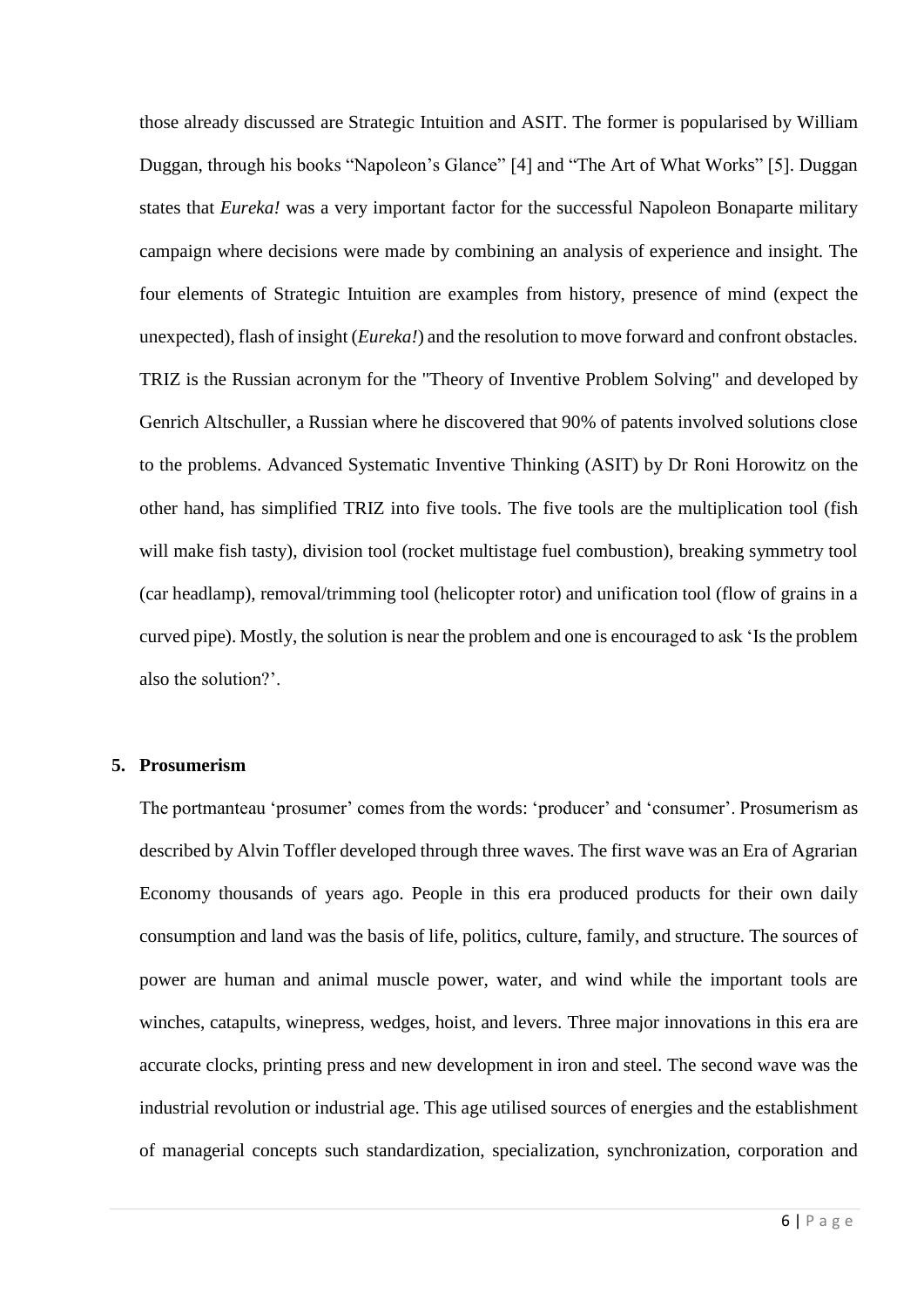centralisation. Production of goods and services for the market mushroomed and people concentrated on energy, money, and power. Imperialism took place and it happened to spread civilization and it transformed small scale trading into big business. The second wave happened until the 17th century. The third wave is, the information or knowledge age. The concept of Do-It-Yourself (DIY) rise since 1970 when a do-it-yourself pregnancy test kit invaded the pharmacies of France, England, Holland, and other European countries. People also learnt to carry out surgical procedures, handle self-examination of breast and pap smears and handle stethoscope and blood pressure. The self-care idea was trending and accepted by the people. It was about empowering the ordinary consumers. This has the potential to revolutionise the sharing economy by giving control back to consumers. It also means consumers are producers.

Prosumerism is best described by how the media industry is today. Media digitisation and decentralisation have disrupted the incumbents by bringing down prices and increasing share options for consumers. The advent of social media has significantly increased the opportunities for the common people in cities and rural areas to create, distribute and profit from their innovative minds without going through the conventional media company. Living proofs include the international and local celebrities: Justin Bieber, Najwa Latif and Naim Daniel. They started their career after they were discovered through their videos in YouTube. The same goes for news and publications; there are many bloggers, independent writers supplementing the mainstream media and self-made authors. These talented and passionate amateurs are prosumers, and it is not all about money, and the best part is many of their contributions are made available for free. Today, we can easily download free open source software, courseware and even hardware designs. This means more consumers may leverage on these freebies and their active participation in production having a knock-on effect of cheaper products. Naturally, this has redefined the concept of sharing, and just like AirAsia famous tag line "Now everyone can fly" it may generate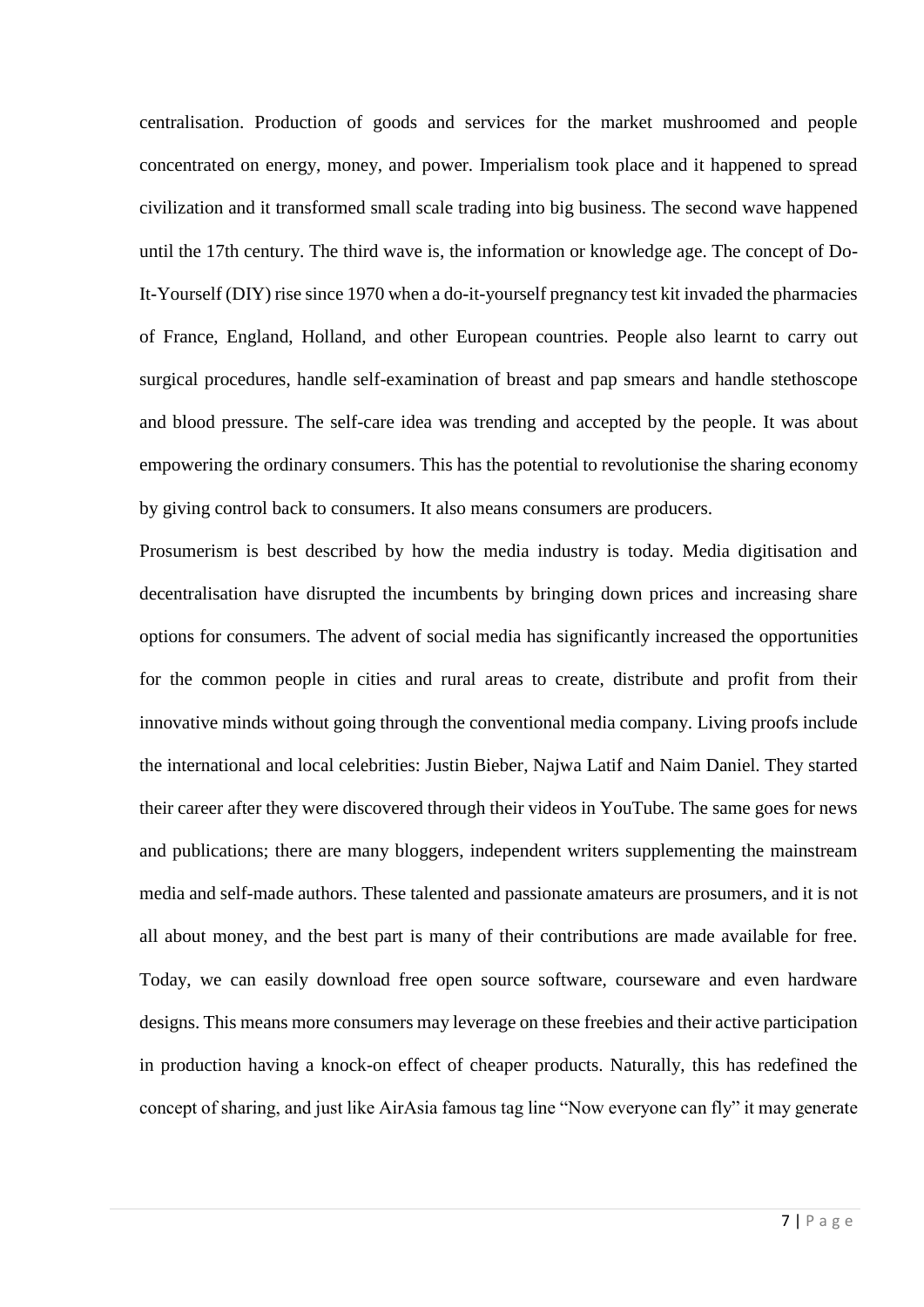one like "Now everyone can be a prosumer". All these are possible because of the introduction of the Internet of Things, 3-D printers, blockchain and advanced artificial intelligence.

The main idea behind prosumerism is altruism. Altruism is an act of selflessness or unselfish for the wellbeing of other people. There is a believe that fundamentally humans are self-interested, but some research found that our first impulse is to cooperate rather than to compete. For example, toddlers spontaneously help people in need out of their genuine concern. Charles Darwin associated altruism with sympathy or benevolence which is an important part of the social instinct. With the tagline of Together Everyone Achieves More (TEAM) and Learn More, Make More and Share More, altruism is important to bind any social groups and families together to help them cooperate and thrive. Normally people will expect to be rewarded or to receive something in return either tangible or intangible but the beauty of altruism is to ensure members in a community have a backup when needed through the altruistic impulse and reciprocation of kind deeds.

In Malaysia prosumerism is especially suited to rejuvenate and revolutionise our cottage industry. Since the millennials and Generation Z do have the tendency to multi-tasking, freelancing and not committed as traditional employees, coupled with the many disruptive technologies this will reduce the need to gather in one location to collaborate on an economic enterprise. It is even more enticing because there is now a new business model based on new ways to fund (crowd funding and blockchain), collaborate on, promote low cost enterprises, and organised in a peer to peer manner. The main challenge of the middlemen will be addressed and eliminated. Consequently, there will be a shift away from big business towards the interest of consumers in the creation of wealth and the development of the economy. The government may eventually need to rethink many policies such as tax incentives, intellectual property rights and the role of the Central Bank. Prosumerism with the proper check and balance in place offers the light at the end of the tunnel to arrest the aggregated dark side of the three industrial revolutions such as climate change,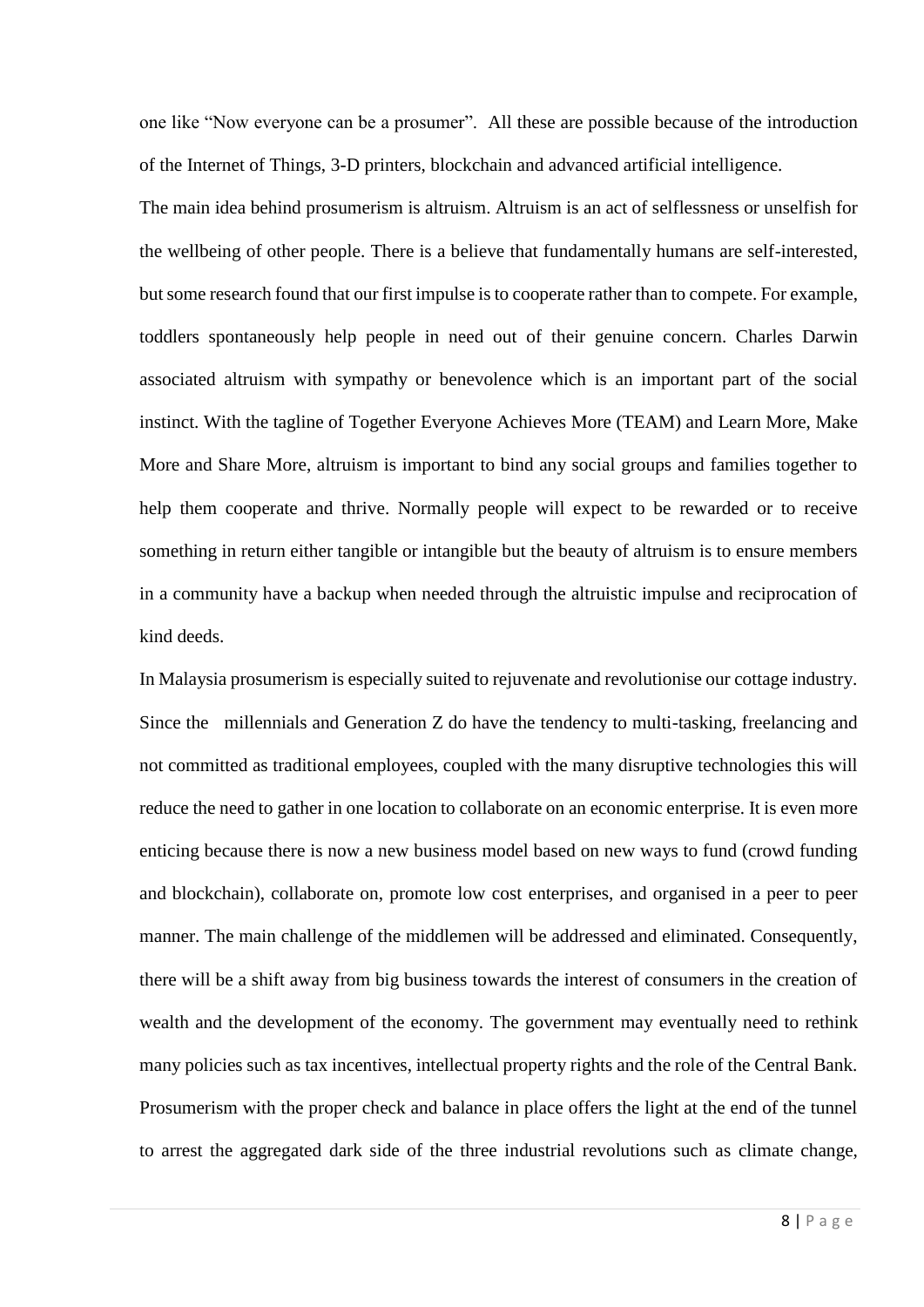depletion of natural resources and extinction of species. This is by closing the gap between the rich and the poor. It offers hope to liberate the B40 and the bottom billion to enjoy a better life and participate to meaningfully contribute to humanity.

#### **6. Mathematics and Prosumerism**

Here, we illustrate how to implement 'Learn More, Make More and Share More' for three examples from mathematics. These are what a prosumer do.

Example 1

*Problem Statement:* The German Carl Friedrich Gauss (1777 - 1855) is one of the world's most famous mathematicians. He had a lazy teacher, and one day he wanted to keep the kids busy so he could take a nap; he asked the class to add the numbers 1 to 100.

*Answer:* Let us write the first few numbers in two rows:

1 2 3 4 5 6 7 8 9 10

10 9 8 7 6 5 4 3 2 1

Notice that we have 10 pairs, and each pair adds up to  $10 + 1 = 11$ .

The total of all the numbers above is

Total = pairs \* size of each pair =  $n(n + 1)$ 

But we only want the sum of one row, not both. So we divide the formula above by 2 and get:

$$
\frac{n(n+1)}{2}.
$$

Now this is cool. It works for an odd or even number of items the same!

*Learn More:* There are several ways to add the numbers [6].

*Make More:* You may then write simple computer codes for the different ways to find the answer. *Share More:* Next, you may make a video on how you obtained the answer and share. Perhaps one where you record your voice over your PowerPoint slides (entry level), and another with multi-media effects.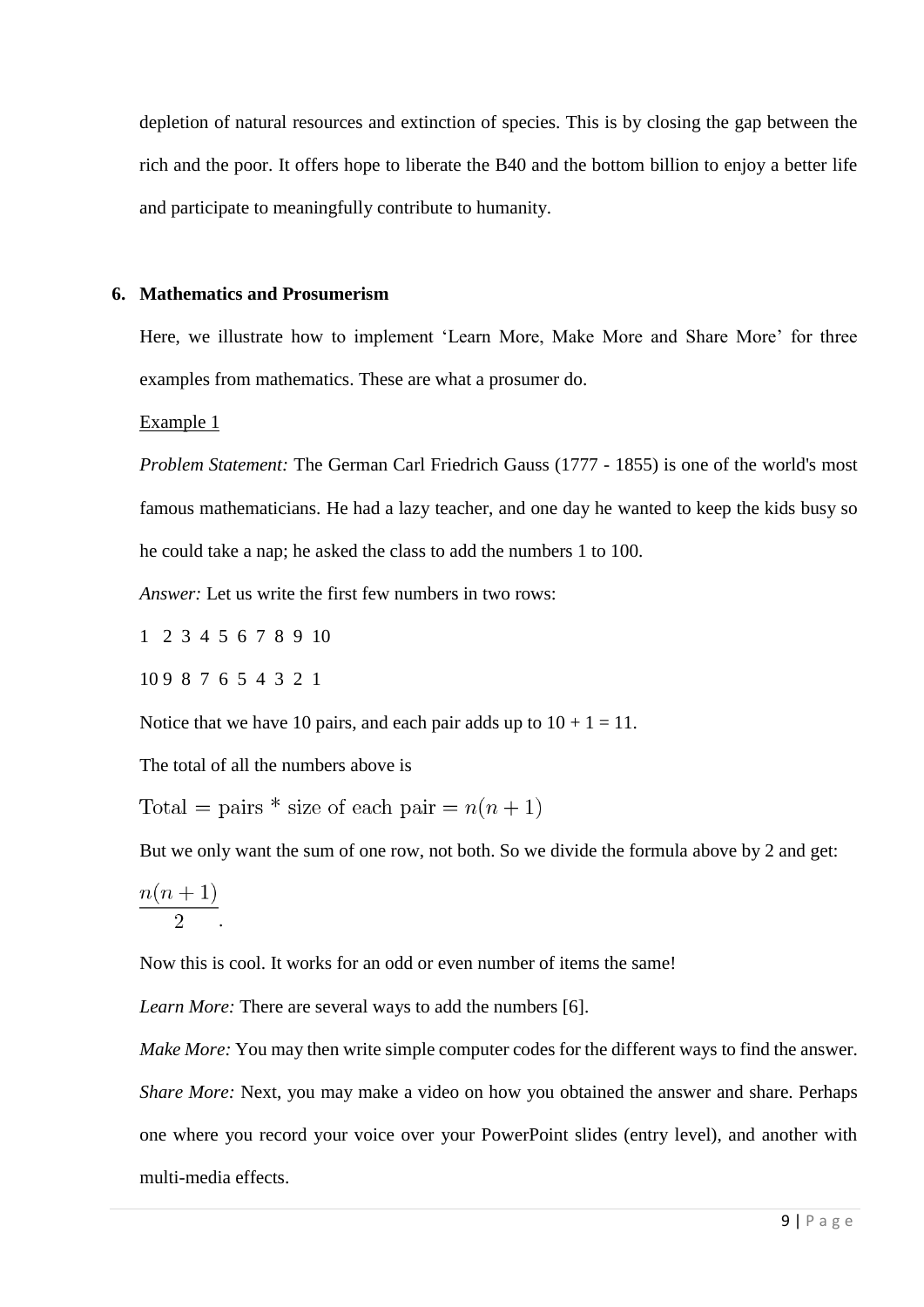#### Example 2

*Problem Statement:* Let X represent a RM5 note, and Y represent a RM10 note. Given there are 20 notes, and these add up to RM100 worth in a bag. How many RM5 notes and RM10 notes are there in the bag?

*Answer:* Consider

$$
X + Y = 20
$$

$$
5X + 10Y = 100.
$$

These may be written as a matrix equation.

$$
\begin{bmatrix} 1 & 1 \\ 5 & 10 \end{bmatrix} \begin{bmatrix} X \\ Y \end{bmatrix} = \begin{bmatrix} 20 \\ 100 \end{bmatrix}.
$$

Solving the matrix equation, we get  $X = 20$ , and  $Y = 0$ .

We may also, change the number of notes in the bag to 12. Hence, we obtain

$$
X + Y = 12
$$

$$
5X + 10Y = 100.
$$

*Learn More:* You may also solve the above by first eliminating X (or Y) from the pair of simultaneous equations.

*Make More:* You may then write simple computer codes for the different ways to find the answer. *Share More:* Next, you may make a video on how you obtained the answer, and share. Perhaps one where you record your voice over your PowerPoint slides (entry level), and another with multi-media effects.

#### Example 3

*Problem Statement:* Ronaldo, Messi and Salah passed a ball among themselves as in the Figure 4 below. How do we describe the movement of the ball to a computer?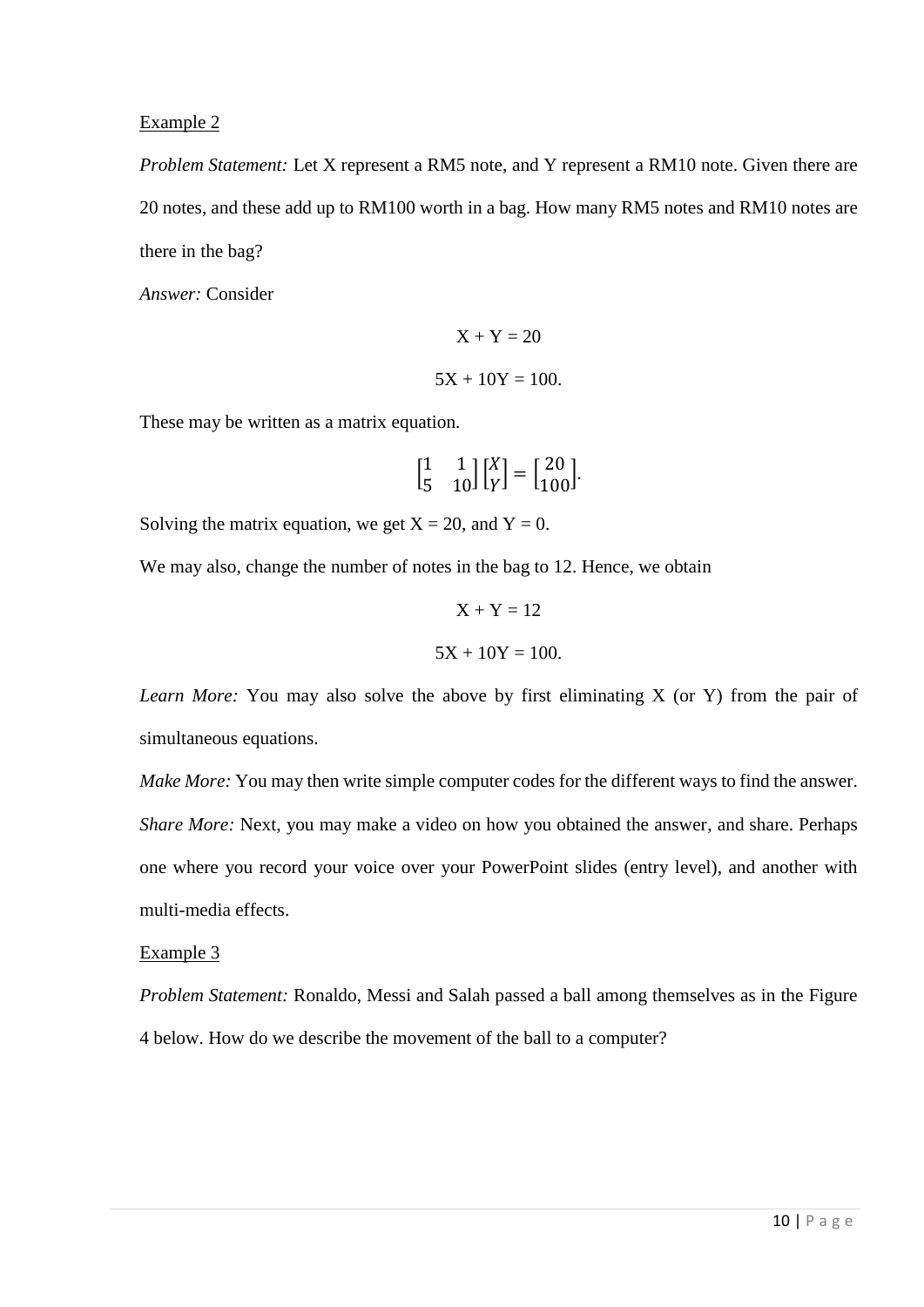

Figure 4: The ball was kicked among the three players; starting with Ronaldo to Messi. *Answer:* We need to translate the ball movement into a matrix. A computer will be able to analyse a matrix. In this case, it will be a 3x3 square matrix as shown on the right side of the Figure 4. Ronaldo does not pass the ball to himself. This is also the case for Messi and Salah. Hence, we get zeros as entries in the diagonal of the matrix.

*Learn More:* The number of passes of the ball between the same three players may be increased to twenty and so forth. You will need to modify the 3x3 matrix. You may also increase the number of players.

*Make More:* You may then write simple computer codes for the different scenarios to find the corresponding matrices.

*Share More:* Next, you may make a video on how you obtained the matrices and share. Perhaps one where you record your voice over your PowerPoint slides (entry level), and another with multi-media effects.